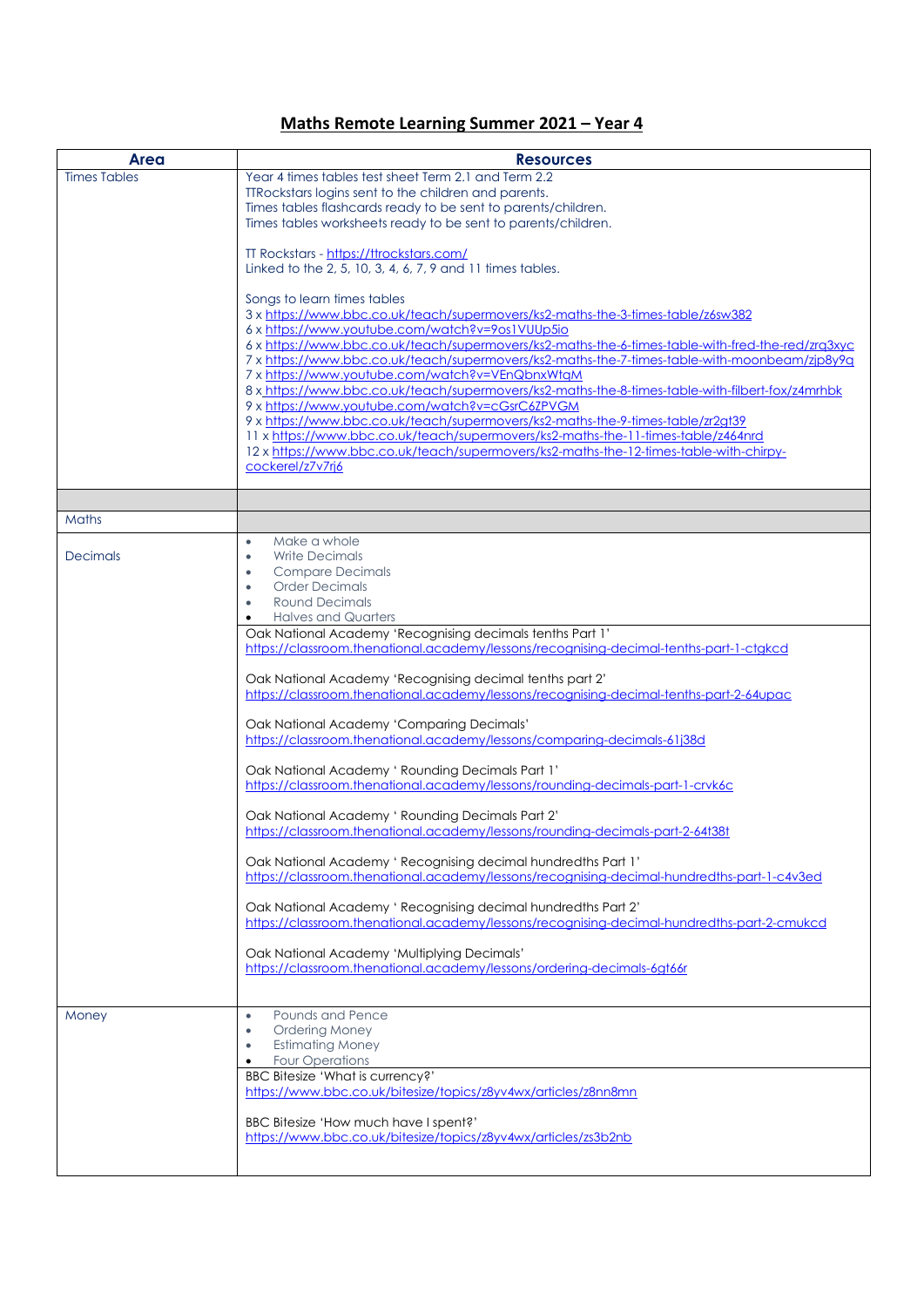| Time              | Hours, minutes and seconds<br>٠                                                                                                                                                            |
|-------------------|--------------------------------------------------------------------------------------------------------------------------------------------------------------------------------------------|
|                   | Years, Months, weeks and days<br>$\bullet$                                                                                                                                                 |
|                   | Analogue to digital - 12 hour<br>$\bullet$                                                                                                                                                 |
|                   | Analogue to digital - 24 hour<br>$\bullet$                                                                                                                                                 |
|                   | BBC Bitesize 'What is analogue and digital time?'                                                                                                                                          |
|                   | https://www.bbc.co.uk/bitesize/topics/zkfycdm/articles/zcrmaty                                                                                                                             |
|                   | Oak National Academy 'Reading Analogue Time to the nearest minute'                                                                                                                         |
|                   | https://classroom.thenational.academy/lessons/reading-analogue-time-to-the-nearest-minute-cdgkjd                                                                                           |
|                   | Oak National Academy 'Telling the time to am and pm'                                                                                                                                       |
|                   | https://classroom.thenational.academy/lessons/telling-the-time-to-am-and-pm-68w3cd                                                                                                         |
|                   | Oak National Academy 'Reading Analogue and digital 12 hour clocks'                                                                                                                         |
|                   | https://classroom.thenational.academy/lessons/reading-analogue-and-digital-12-hour-clocks-6xjk2d                                                                                           |
|                   |                                                                                                                                                                                            |
|                   | Oak National Academy 'Reading, writing and converting time between 12 and 24 hour clocks'<br>https://classroom.thenational.academy/lessons/reading-writing-and-converting-time-between-12- |
|                   | hour-and-24-hour-clocks-6hj66t                                                                                                                                                             |
|                   |                                                                                                                                                                                            |
|                   | Oak National Academy ' Converting between hours, minutes and seconds'<br>https://classroom.thenational.academy/lessons/converting-between-hours-minutes-and-seconds-                       |
|                   | 6djket                                                                                                                                                                                     |
|                   | Oak National Academy 'Converting between years, months and weeks'                                                                                                                          |
|                   | https://classroom.thenational.academy/lessons/converting-between-years-months-and-weeks-70rk2d                                                                                             |
|                   | Oak National Academy 'Solving word problems with time'                                                                                                                                     |
|                   | https://classroom.thenational.academy/lessons/solving-word-problems-with-time-6ct3ac                                                                                                       |
| <b>Statistics</b> |                                                                                                                                                                                            |
|                   | Interpret charts<br>٠<br>Comparison, sum & difference<br>$\bullet$                                                                                                                         |
|                   | Introducing Line Graphs<br>٠                                                                                                                                                               |
|                   | Line Graphs                                                                                                                                                                                |
|                   |                                                                                                                                                                                            |
|                   | BBC Bitesize 'How can data be displayed?'                                                                                                                                                  |
|                   | https://www.bbc.co.uk/bitesize/topics/z7rcwmn/articles/z8dp8mn                                                                                                                             |
|                   | BBC Bitesize 'How to find the mean, median, mode and range'                                                                                                                                |
|                   | https://www.bbc.co.uk/bitesize/topics/zm49q6f/articles/z99jpbk                                                                                                                             |
|                   |                                                                                                                                                                                            |
|                   | BBC Bitesize 'What is probability?'<br>https://www.bbc.co.uk/bitesize/topics/zx9k7ty/articles/zgpxmnb                                                                                      |
|                   |                                                                                                                                                                                            |
|                   | Oak National Academy 'Reading and Understanding pictograms?'<br>https://classroom.thenational.academy/lessons/reading-and-understanding-pictograms-6xj62c                                  |
|                   |                                                                                                                                                                                            |
|                   | Oak National Academy 'Constructing Pictograms'<br>https://classroom.thenational.academy/lessons/constructing-pictograms-6rw6ar                                                             |
|                   |                                                                                                                                                                                            |
|                   | Oak National Academy 'Reading and Interpreting Bar Graphs'<br>https://classroom.thenational.academy/lessons/reading-and-interpreting-bar-graphs-chhk6c                                     |
|                   |                                                                                                                                                                                            |
|                   | Oak National Academy 'Collecting and Presenting Data Using Tallies, Tables and Graphs'                                                                                                     |
|                   | https://classroom.thenational.academy/lessons/collecting-and-presenting-data-using-tallies-tables-<br>and-graphs-6wup6r                                                                    |
|                   |                                                                                                                                                                                            |
|                   | Oak National Academy 'Interpreting and Presenting Data in Pictograms and Bar Charts'                                                                                                       |
|                   | https://classroom.thenational.academy/lessons/interpreting-and-presenting-data-in-pictograms-and-<br>bar-charts-6tk3ar                                                                     |
|                   |                                                                                                                                                                                            |
|                   | Oak National Academy ; Introducing Line Graphs'                                                                                                                                            |
|                   | https://classroom.thenational.academy/lessons/interpreting-line-graphs-cmr3ec                                                                                                              |
|                   | Oak National Academy 'Reading and interpreting line graphs'                                                                                                                                |
|                   | https://classroom.thenational.academy/lessons/reading-and-interpreting-line-graphs-cgtkad                                                                                                  |
|                   | Oak National Academy ' Constructing a Line Graph'                                                                                                                                          |
|                   | https://classroom.thenational.academy/lessons/constructing-a-line-graph-6qv38r                                                                                                             |